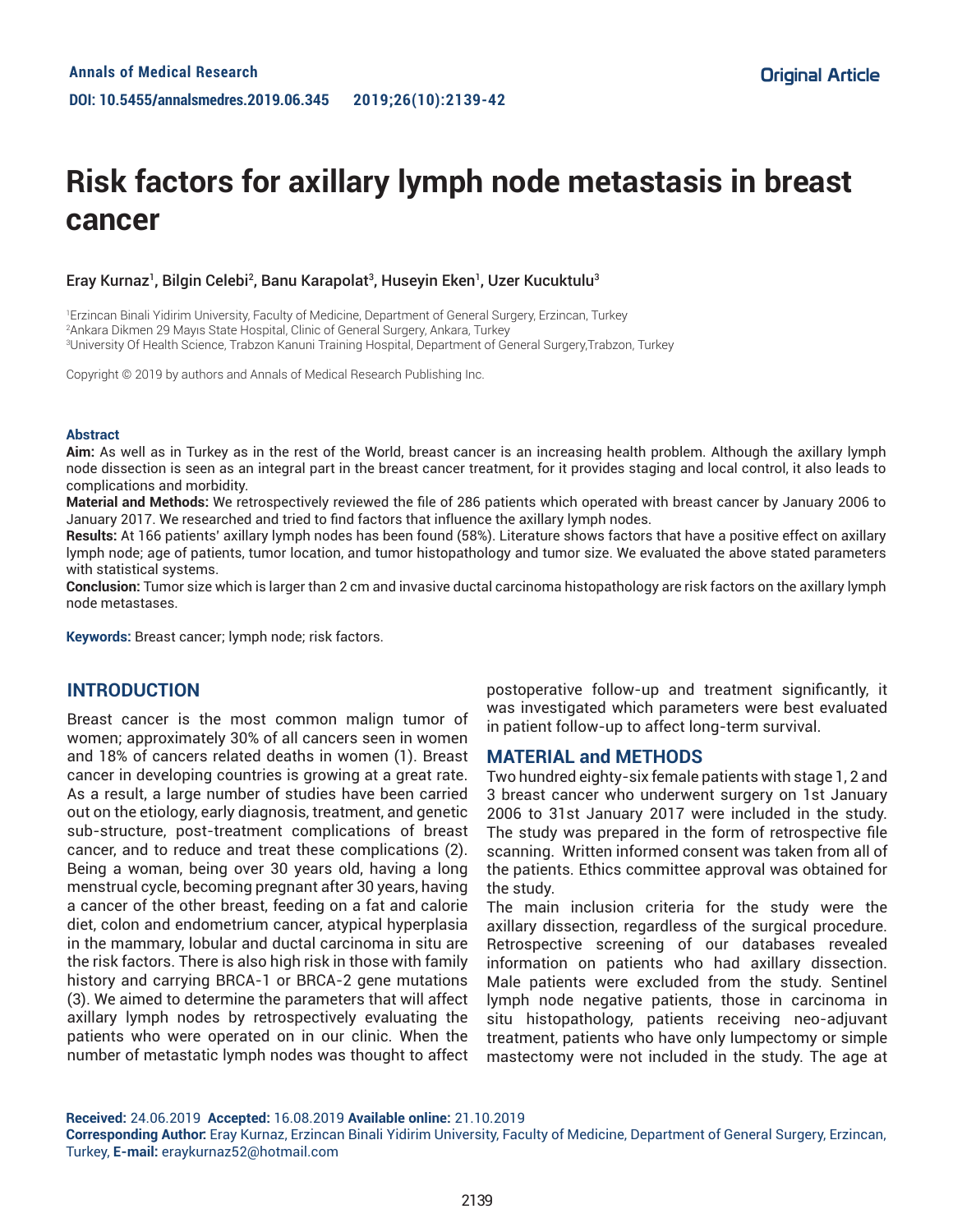#### **Ann Med Res 2019;26(10):2139-42**

diagnosis, the size of the tumor, histopathologic features of the tumor, the total number of axillary lymph nodes and the number of metastatic lymph nodes were recorded. Patients were divided into two groups; over 40 year-old and under 40 years old (4). Anatomically, the breast was divided into five parts, the upper outer, the upper inner, the lower outer, the lower inner and the central quadrants (5). Tumor location was recorded according to these regions. Pathology reports were based on tumor diameters. Patients were divided into two groups with a pathologic tumor diameter of 2 cm above and below. Patients whose pathology results were only reported as invasive carcinoma were evaluated. Patients were divided into two groups as invasive ductal carcinoma and invasive nonductal carcinoma.

Work data saved to Excel file. Data were analyzed and transferred to SPSS 23.0 (Statistical Package for Social Sciences). The normal distribution of the data was evaluated by the Shapiro Wilk test. Numerical data corresponding to normal distribution are presented as mean + -SD, and numerical data that do not correspond to normal distribution are presented as median (min-max). Categorical data were expressed in n, %. Student t test was used for the normal distribution in the numerical data and Mann Whitney U test was used in the absence of the normal distribution. Chi-square test was used to compare categorical variables. p <0.05 was considered significant.

## **RESULTS**

Axillary metastatic lymph nodes were not detected in 120 of 286 patients included in the study. In 166 patients, there were 1 or more metastatic lymph nodes. It was seen that the maximum lymph nodes removed from the ipsilateral axilla was 47 and the minimum lymph nodes was 5, median 18 (5-47). At least 1, at most 36 lymph nodes were removed in axillary lymph node metastasis positive patients. The mean age of the patients was 54.4, median age 51 (21-88). Patients were divided into two groups; over 40 years old and under 40 years old. Axillary lymph node metastasis was detected in 67.5% (n = 29) of 43 patients under 40 years of age. Axillary lymph node metastasis was detected in 56.4% (n= 137) of 243 patients over 40 years of age (Table 1).There was no significant difference between the axillary lymph node metastasis rates according to age groups ( $p = 0.175$ ).

| Table 1. Distribution of Axillary Lymph Node Metastases According to<br><b>Age Groups of Patients</b> |               |               |              |  |  |
|-------------------------------------------------------------------------------------------------------|---------------|---------------|--------------|--|--|
| <b>AGE</b>                                                                                            | <b>AMLN -</b> | <b>AMLN +</b> | <b>Total</b> |  |  |
| $\leq 40$                                                                                             | 14.32.5%      | 29.67.5%      | 43           |  |  |
| >40                                                                                                   | 106.43.6%     | 137, 56.4%    | 243          |  |  |
| <b>TOTAL</b>                                                                                          | 120           | 166           | 286          |  |  |
|                                                                                                       |               |               |              |  |  |

**AMLN: Axillary Metastatic Lymph Nodes**

There was no difference in the rates of axillary lymph node metastasis in patients under 40 years of age and in patients over 40 years of age.

Tumor diameters were evaluated based on the patient's pathology reports. When the patients are evaluated according to their tumor diameters; the diameter of the smallest tumor was 0.4 cm, the diameter of the largest tumor was 13 cm, median 2.5 (0.4-13). Mean tumor diameter was 3.1 cm. Patients were divided into two groups according to tumor diameter smaller than 2 cm (T1 according to the AJCC-TNM staging system) and larger than 2 cm. Axillary lymph node metastasis was detected in 46.3% (n = 50) of 108 patients with a tumor diameter less than 2 cm. Axillary lymph node metastasis was detected in 65.2% (n = 116) of 178 patients with tumors larger than 2 cm in diameter (Table 2).

**Table 2. Distribution of Axillary Lymph Node Metastases According to Tumor Diameters of Patients**

| <b>Tumor Diameter (cm)</b> | <b>ALMN -</b> | ALMN+     | <b>Total</b> |
|----------------------------|---------------|-----------|--------------|
| $\leq$ 2                   | 58.53.7%      | 50.46.3%  | 108          |
| >2                         | 62.34.8%      | 116.65.2% | 178          |
| <b>Total</b>               | 120           | 166       | 286          |

**AMLN: Axillary Metastatic Lymph Nodes**

There was a statistically significant difference between axillary lymph node metastasis rates according to tumor diameters ( $p = 0.001$ ). When the tumor diameter is over 2 cm, metastatic axillary lymph node risk increases.

The breast was anatomically divided into five quadrants and the tumor locations were grouped. When the patients were evaluated according to tumor localization; the most frequent involvement was the upper-outer quadrant (n: 171 59.8%). The region with the least involvement was the lower-inner quadrant (n: 11, 3.8%). When axillary lymph node metastases are evaluated together; the most frequent axillary involvement was found in centrally located tumors (75%), and at least axillary involvement was found in the upper-inner quadrant tumors (51.7%) (Table 3)

| Table 3. Distribution of axillary lymph node metastases according to<br>tumor localization of patients |              |               |              |  |  |
|--------------------------------------------------------------------------------------------------------|--------------|---------------|--------------|--|--|
| <b>Tumor Location</b>                                                                                  | <b>ALMN-</b> | <b>ALMN +</b> | <b>Total</b> |  |  |
| <b>Upper-Outer Quadrant</b>                                                                            | 75.43.9%     | 96.56.1%      | 171          |  |  |
| <b>Upper-Inner Quadrant</b>                                                                            | 14.48.3%     | 15.51.7%      | 29           |  |  |
| <b>Lower-Outer Quadrant</b>                                                                            | 21.44.7%     | 26.55.3%      | 47           |  |  |
| <b>Lower-Inner Quadrant</b>                                                                            | 3.27.3%      | 8.72.7%       | 11           |  |  |
| <b>Central</b>                                                                                         | 7.25%        | 21.75%        | 28           |  |  |
| <b>Total</b>                                                                                           | 120          | 166           | 286          |  |  |
| <b>AMLN: Axillary Metastatic Lymph Nodes</b>                                                           |              |               |              |  |  |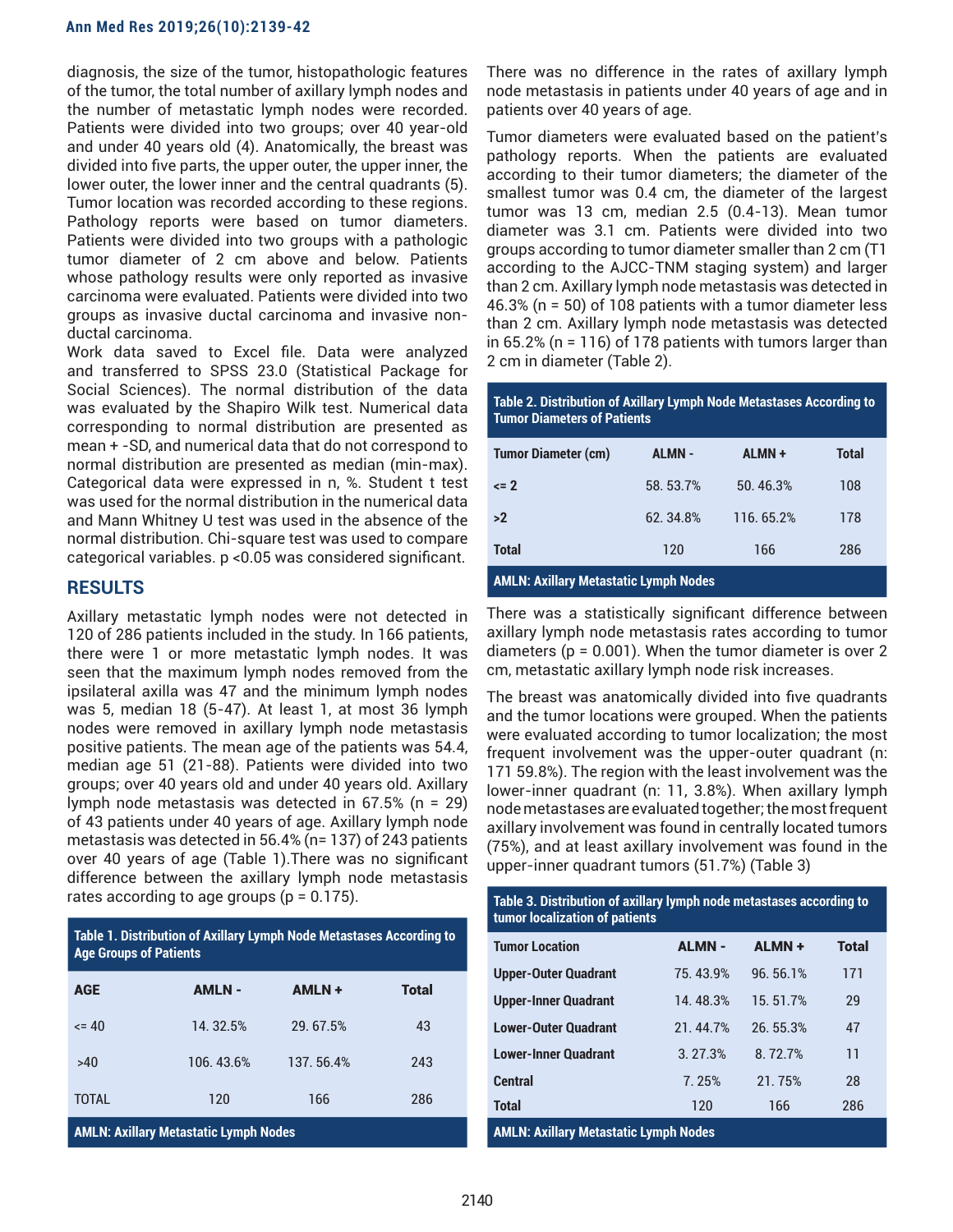There was no statistically significant difference between axillary lymph node metastasis rates according to tumor  $localization (p = 0.272).$ 

Histopathological examinations revealed 7 different pathologic cell groups in the patients. The most common group was invasive ductal carcinoma (n=241, 84.2%). The least common cell type was invasive tubular carcinoma (n=2 0.7%). Other cell types are; invasive lobular carcinoma (n=11 3.8%), invasive ductal-lobular (mix cell type) carcinoma (n=11 3.8%), invasive mucinous carcinoma (n=10 3.5%), invasive papillary carcinoma (n=6 2.1%), invasive medullary carcinoma (n=5 1.7%). In terms of statistical analysis, patients were divided into two groups as invasive ductal carcinoma and other invasive carcinomas (Table 4).

| Table 4. Distribution of Axillary Lymph Node Metastases According to<br><b>Histopathological Characteristics</b> |               |               |              |  |  |
|------------------------------------------------------------------------------------------------------------------|---------------|---------------|--------------|--|--|
| <b>Tumor Histopathology</b>                                                                                      | <b>ALNM -</b> | <b>ALNM +</b> | <b>Total</b> |  |  |
| <b>Invasive Ductal Carcinoma</b>                                                                                 | 95.39.5%      | 146.60.5%     | 241          |  |  |
| <b>Other Invasive Carcinomas</b>                                                                                 | 25.55.6%      | 20.44.4%      | 45           |  |  |
| <b>Total</b>                                                                                                     | 120           | 166           | 286          |  |  |
| <b>AMLN: Axillary Metastatic Lymph Nodes</b>                                                                     |               |               |              |  |  |

A statistically significant difference was found between axillary lymph node metastasis rates according to tumor histopathology (p=0.044). Invasive ductal carcinoma histopathologic features of the tumor increase the risk of axillary lymph node metastasis.

# **DISCUSSION**

Breast cancer is a heterogeneous disease in which epigenetic and genetic changes are affected by progressive accumulation of hereditary and environmental risk factors (6). The general aim of breast cancer surveys is to identify prognostic and predictive changes (7). Age is the most important independent risk factor for this disease in which dependent and independent risk factors are active at various levels. The incidence of breast cancer increases with age. The incidence curve rises steeply as menopause doubles in every decade. The disease is plateaued at age 50 and then rises upright again. This curve is significantly affected by ovarian activity. Breast cancer is more common in the postmenopausal period (8). More than 80% of patients with breast cancer are over 40 years of age. In a study of 1381 cases, the number of breast cancer cases in the age group of 40-70 years constituted 67.5% of all cases (9). The incidence of breast cancer is lower in the premenopausal period (10). Breast cancer is most commonly seen in the upper outer quadrant of the mammary gland. The rate of occurrence in this area is 50-60%. Tumors are found 10% in the upper inner quadrant, 10% in the lower outer quadrant, 10% in the lower inner quadrant and 20% in the areolar region. In a previous study, it was reported that primary

tumor localization did not affect prognosis for patients undergoing both radical surgery and breast converting surgery (11). It was investigated that the cause of breast cancer to be seen more frequently in the upper outer quadrant and examined the results of 746 breast biopsies taken from different quadrants. Biopsy results classified as normal, benign and malignant lesions. The reason for the malignant lesions to be seen more frequently in the upper outer quadrant is due to the presence of more breast tissue in the upper outer quadrant (12). Reported no association between tumor localization and prognosis suggests that rates of breast tumor localization offer only data to be considered during breast examination. An advantage for breast conserving surgery is that the breast tumor is localized more frequently on the upper outer quadrant (13). One of the prognostic factors used in the follow-up of breast cancer is histopathologic type of tumor. Breast cancer is histopathologically divided into invasive and in situ carcinoma. Invasive ductal carcinoma is the most common histopathologic subtype of invasive carcinomas (75-80%). The other subtypes are invasive lobular (5-15%), tubular (2%), mucinous (1-6%), medullary (1-2%) and less frequently mixed type (14). Primary tumor diameter is an important and reliable prognostic factor for the risk of recurrence in breast cancer and selection of adjuvant treatment, especially in node-negative patients (15). Tumor diameter affects axillary node involvement. As the diameter increases, axillary involvement and the number of nodes retained increases. The prognosis of small diameter tumors with axillary involvement is better than that of large diameter tumors. In all nodal involvement categories the survival is shortened as the tumor diameter increases (16). The most important factor in determining the prognosis of breast cancer and the treatment protocol to be applied is the status of axillary lymph nodes. For this reason, axillary dissection is important in accurately staging breast cancer and determining the adjuvant treatment to be performed. Metastatic involvement detected in axillary lymph nodes on histological examination is the strongest prognostic factor in patients with primary breast cancer (17). It was found that lymph node involvement of 4 and above significantly reduced survival (18). In this study, axillary nodal involvement; 51.6% in 60 cases with T1 tumors, 59.4% in 101 cases with T2 tumors, 51.2% in 41 cases with T3 tumors and 100% in 10 cases with T4 tumors. There is a positive correlation between tumor size and axillary node involvement.

# **CONCLUSION**

Axillary lymph node dissection is still accepted as the gold standard in many centers for evaluating axilla. However, the increase in our knowledge of tumor biology, the increased recognition of breast cancer at an earlier stage and the initiation of more conservative treatment, the increased indications for systemic adjuvant treatment, the increased success with these treatments, and the better understanding of axillary lymph node dissection complications, the necessity of routine axillary lymph